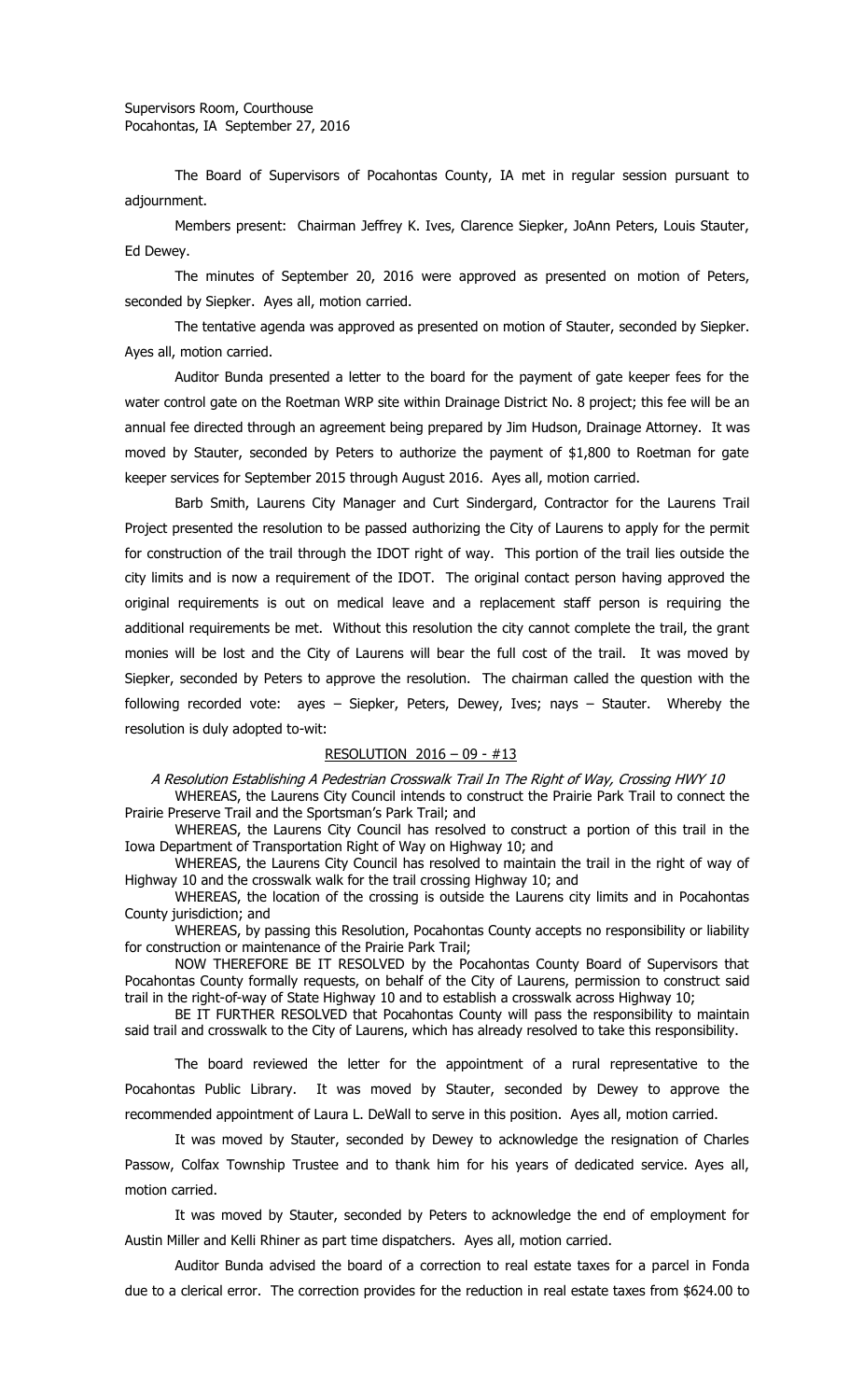\$331.00 with the inclusion of the homestead credit and military exemption being returned to the parcel. It was moved by Stauter, seconded by Siepker to approve the correction as presented on parcel # 327205019. Ayes all, motion carried.

The City of Pocahontas has acquired the retired bowling alley building with the building to be razed. The city is requesting abatement of taxes in the amount of \$308.00 for the current year tax collections. Ayes all, motion carried.

The board next considered the request by the City of Pocahontas for the abatement of taxes for the condominium units currently owned by Greg White and Corliss Poppen. Poppen advises the city will be taking possession of the units based on the RLF approved for the construction of these units and then funding was cut off and Poppen himself provided funding to complete the construction. The city has agreed to take possession of the units for the RLF debt and will refund a portion of the private financing to Poppen. It is noted the facilities are currently owned privately and the units are also in an abatement area of the City through the Urban Revitalization. It was moved by Siepker, seconded by Stauter to deny the request for the abatement of taxes in the amount of \$1,334.00. Ayes – Siepker, Peters, Stauter, with Dewey abstaining. Motion carried.

Auditor Bunda presented the levy for D.D. 8 project. It was moved by Stauter, seconded by Siepker to approve the 115% levy of \$1,422,421 to be levied October 1 and payable October 31<sup>st</sup>, 2016 with 20 year waivers at 5% interest. Ayes all, motion carried.

It was moved by Siepker, seconded by Stauter to approve the change of the Completion Hearing for D.D. 41, Br 22 to October 18, 2016 at 1:30 p.m. in the Assembly Room, Courthouse. Ayes all, motion carried.

The following claims were audited and allowed:

| AT&T                         | Phone                  | 168.01  | $\overline{c}$ |
|------------------------------|------------------------|---------|----------------|
| Ability Network              | Services               | 98.00   | 1              |
| E Ahlrichs                   | Mileage                | 137.00  | $\mathbf{1}$   |
| Alliant Energy               | Utilities              | 33.35   | 1              |
|                              | Parts                  | 1356.95 | $\mathbf{1}$   |
| Alta Implement<br>AP Air Inc | Parts                  | 105.00  | $\mathbf{1}$   |
|                              |                        |         | $\mathbf{1}$   |
| G Atherton                   | Phone/Mileage REMB     | 1431.50 |                |
| N Betten                     | Mileage                | 296.00  | 1<br>3         |
| <b>B</b> H Energy            | Gas                    | 125.17  |                |
| M Bollard                    | Mileage                | 47.00   | $\mathbf{1}$   |
| S Cash                       | Mileage                | 155.00  | $\mathbf 1$    |
| <b>CID</b>                   | Supplies               | 324.40  | $\mathbf{1}$   |
| Central Salt                 | Icing Salt             | 3347.93 | $\mathbf{1}$   |
| CenturyLink                  | Parts                  | 261.87  | $\mathbf 1$    |
| CenturyLink                  | Phone                  | 2642.46 | 14             |
| J Conlin                     | Mileage/Phone REMB     | 321.50  | 1              |
| Counsel                      | Supplies               | 286.79  | 3              |
| B Dahl                       | Phone REMB             | 25.00   | $\mathbf{1}$   |
| Doolittle Oil                | Supplies               | 17.98   | 1              |
| Earl May Nursery             | Supplies               | 48.96   | $\mathbf{1}$   |
| K Fagerness                  | Postage                | 12.50   | $\mathbf 1$    |
| Farm & Home                  | Supplies               | 215.74  | $\overline{c}$ |
| Farm News                    | Publication/Ads        | 142.00  | $1\,$          |
| D Ferquson                   | Phone REMB             | 25.00   | 1              |
| Hallett Materials            | Supplies               | 236.22  | 1              |
| J Hammen                     | Transport Ex           | 40.40   | $\overline{c}$ |
| City-Havelock                | RUT/FTM                | 856.50  | $\mathbf 1$    |
| Client                       | Services               | 90.00   | $\mathbf{1}$   |
| Hoffman Filter               | Disposal Ser           | 50.00   | $\mathbf{1}$   |
| Humboldt Co HD               | Reim Grant to Counties | 6393.56 | $\mathbf{1}$   |
| IState Truck                 | Supplies               | 95.41   | 1              |
| IA DOT                       | Services               | 67.68   | $\mathbf{1}$   |
| IA Lakes Elec                | Utilities              | 640.79  | $\overline{c}$ |
| IA SOS                       | Election               | 859.16  | $\mathbf{1}$   |
| IA SOS                       | Notary                 | 30.00   | $\mathbf{1}$   |
| ISU                          | Training               | 1015.00 | $\overline{2}$ |
| IA Workforce                 | UI Tax                 | 486.22  | $\mathbf{1}$   |
| ISU Ext                      | Training               | 245.00  | $\mathbf{1}$   |
| Jacks OK Tire                | Tires/Parts            | 511.68  | $\mathbf{1}$   |
| D Janssen                    | Well Closure           | 393.44  | $\mathbf{1}$   |
| K Jepsen                     | Mileage/Lodging        | 286.08  | 1              |
| R Lampe                      | Postage                | 4.19    | $\mathbf{1}$   |
| <b>B</b> Larsen              | Transport Ex           | 10.04   | $1\,$          |
| Machine Shop                 | Services               | 432.52  | $\overline{c}$ |
| Martin Marietta              | Rdstone                | 2917.65 | $\overline{2}$ |
|                              |                        |         |                |